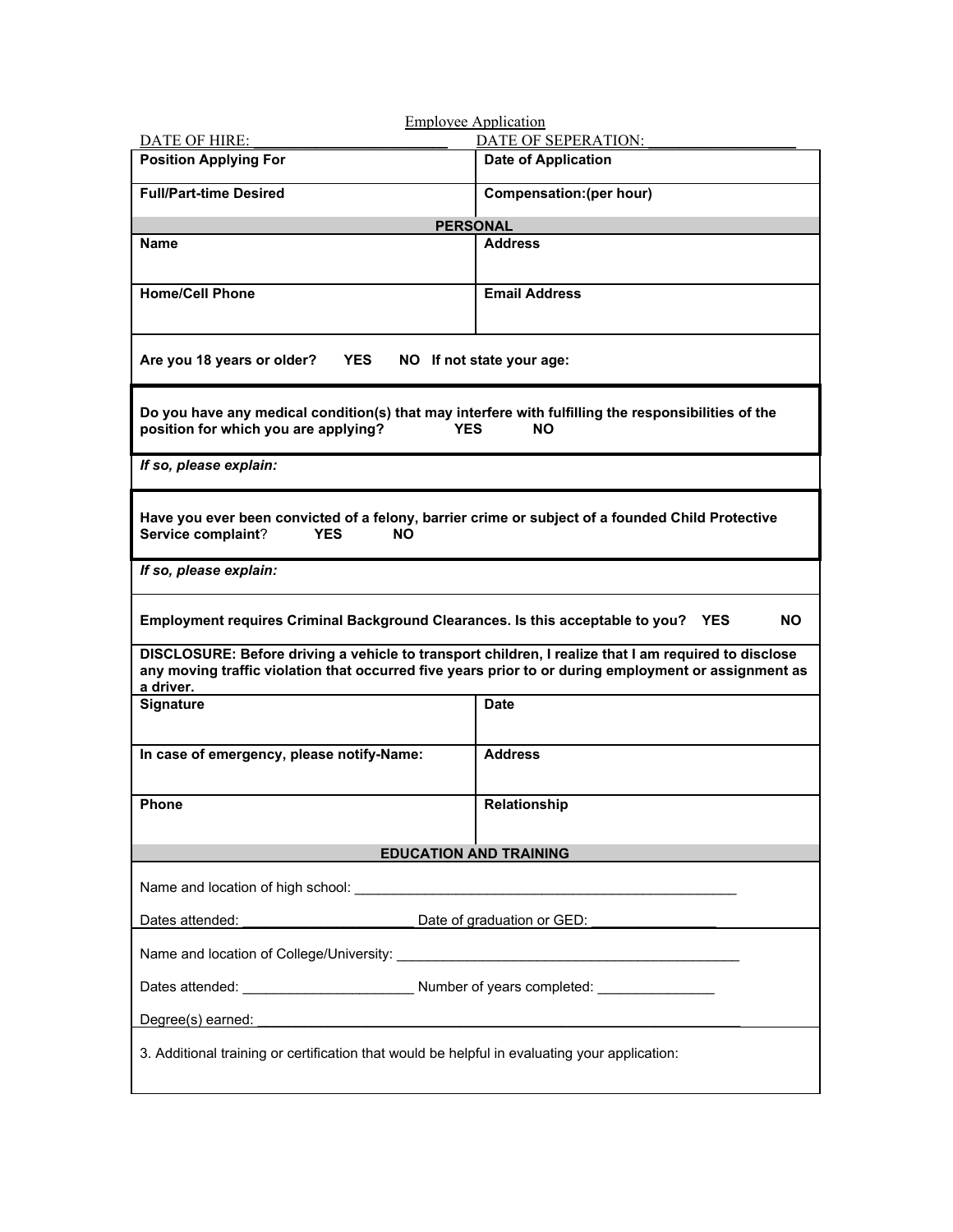| <b>EXPERIENCE</b><br>Begin with the current or most recent employment (including military experience).<br>Use additional paper if necessary. |                                                                                           |
|----------------------------------------------------------------------------------------------------------------------------------------------|-------------------------------------------------------------------------------------------|
| Position:                                                                                                                                    |                                                                                           |
| <b>Employer</b>                                                                                                                              | Dates: From To<br><b>Full Time Part Time</b>                                              |
| <b>Address</b>                                                                                                                               | <b>Job duties:</b>                                                                        |
| Phone                                                                                                                                        | <b>Immediate Supervisor</b>                                                               |
| <b>Reason for leaving</b><br><b>Salary Start</b><br><b>Salary End</b>                                                                        | Are you eligible for rehire? YES<br>NO.<br>May we contact your employer? YES<br><b>NO</b> |
| <b>Position:</b>                                                                                                                             |                                                                                           |
| Employer                                                                                                                                     | Dates: From To<br><b>Full Time Part Time</b>                                              |
| <b>Address</b>                                                                                                                               | Job duties:                                                                               |
| <b>Phone</b>                                                                                                                                 | <b>Immediate Supervisor</b>                                                               |
| <b>Reason for leaving</b><br><b>Salary Start</b><br><b>Salary End</b>                                                                        | Are you eligible for rehire? YES<br>NO.<br>May we contact your employer? YES<br>NO.       |
|                                                                                                                                              |                                                                                           |
| <b>Position:</b>                                                                                                                             | Dates: From<br>To                                                                         |
| <b>Employer</b>                                                                                                                              | <b>Full Time Part Time</b>                                                                |
| <b>Address</b>                                                                                                                               | <b>Job duties:</b>                                                                        |
| <b>Phone</b>                                                                                                                                 | <b>Immediate Supervisor</b>                                                               |
| <b>Reason for leaving</b><br><b>Salary Start</b><br><b>Salary End</b>                                                                        | Are you eligible for rehire? YES<br><b>NO</b><br>May we contact your employer? YES<br>NO. |
|                                                                                                                                              | <b>REFERENCES</b>                                                                         |
| <b>Name</b>                                                                                                                                  | Title/Company:                                                                            |
| <b>Address</b>                                                                                                                               | Phone:                                                                                    |
| <b>Phone Number:</b>                                                                                                                         | <b>Relationship</b>                                                                       |
| <b>Name</b>                                                                                                                                  | Title/Company:                                                                            |
| <b>Address</b>                                                                                                                               | Phone:                                                                                    |
| <b>Phone Number:</b>                                                                                                                         | Relationship                                                                              |
| <b>Name</b>                                                                                                                                  | Title/Company:                                                                            |
| <b>Address</b>                                                                                                                               | Phone:                                                                                    |
| <b>Phone Number:</b>                                                                                                                         | Relationship                                                                              |
|                                                                                                                                              |                                                                                           |

I understand that I will be required to submit written information to demonstrate that I possess the education, orientation training, staff development, certification, and experience required by the job position. **I hereby certify that the information given in this application is true and complete to the best of my knowledge.**